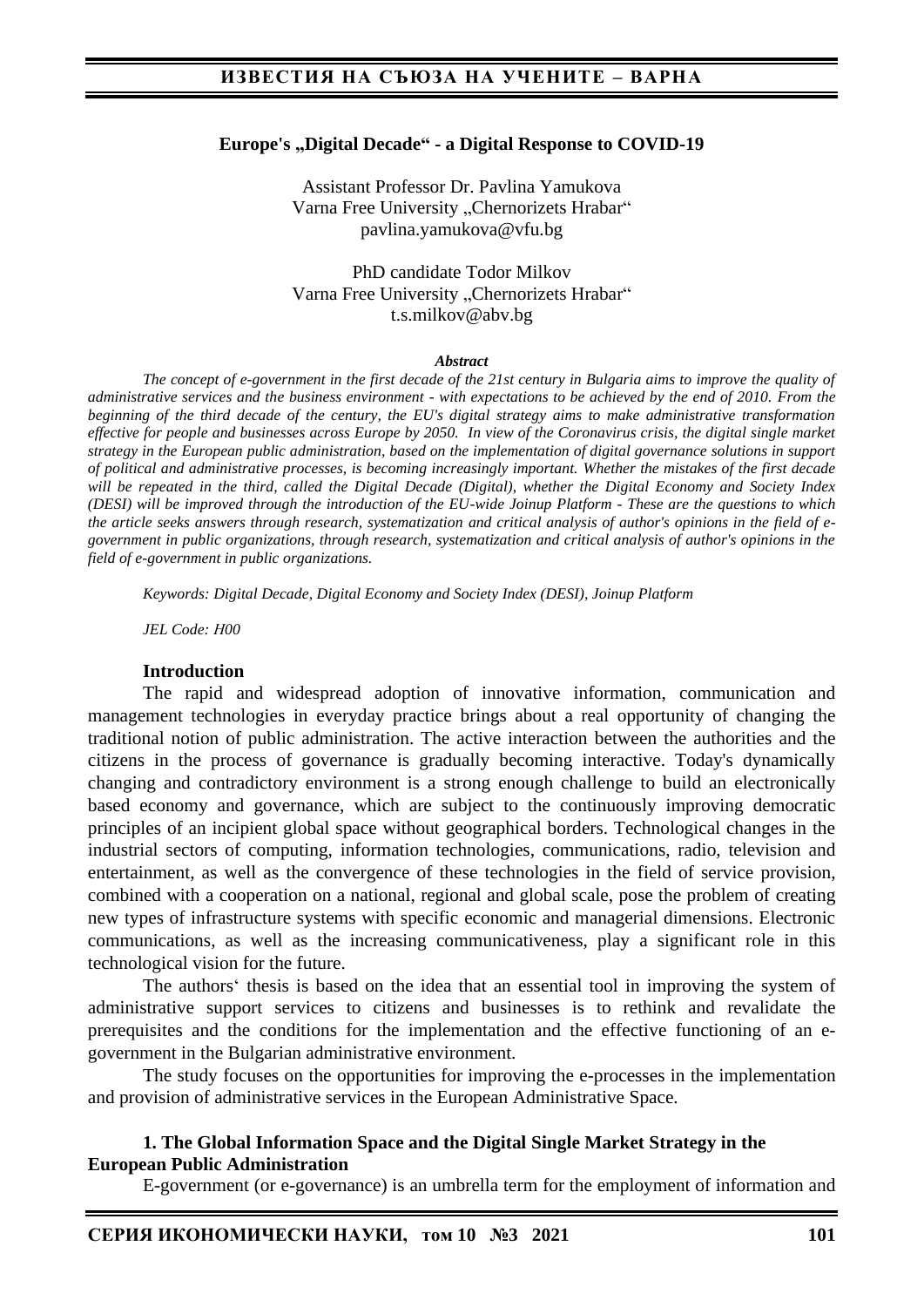communication technologies by administrations in communicating with citizens and business representatives during the process of providing administrative services. The aim of an e-government is to enable the information exchange between the various administrative information systems, which respectively enables the provision of shortened procedures and allows for savings in the administration of human resources and consumables which, in general, allows for better services provided to citizens and businesses. Based on the formulated concepts and distinctions, the general goal of improving the administrative service, in the context of the one-stop shop principle, is to facilitate and improve the administrative service to citizens and business by applying the organizational principle one-stop shop, while also taking into account other measures for improving the administrative services:

- integration of information, processes and services;

- adoption of the organizational principle of the one-stop-shop service as a means for the implementation of the strategic principles for administrative service improvement;

- relating the concept to other measures aiming at administrative service improvement (actions coordination to facilitate the regulatory regimes; institutional coordination of files; egovernment).

The interaction between the citizens and the administration is carried out at all levels. In this sense, the widely explained goal of the basic model 'one-stop-shop service' – to support and encourage the managers and employees in public administration to realize the vision of administrative services improvment – for the given period, fails to be completely and definitely achieved.

With the introduction of the concepts 'e-governance' and 'g-government' in the first decade of the 21st century, Bulgaria aimed to improve the administrative services quality as well as the business environment. In these lines, two theses have been defended – that the electronical development of administrative services will contribute to 1) improving the quality of the administrative services and 2) improving the business environment. All this was expected to be achieved by the end of 2010.

At the same time, along with the range of attractive opportunities offered by the egovernment concept, expectations were that if these technological changes were not effectively implemented, there would be a number of risks that would seriously undermine the credibility of administrative institutions. The general vision for improving the administrative service in Bulgaria is based on several strategic principles, guiding the activity of all administrative structures both at central and local level. These principles aim to achieve good practices in the provision of public services by promoting a qualitative change in the way of thinking, so that the administration treats service users rather as customers than as debtors and focuses on the quality of service.

Smart public services, also known as digital public services or e-government, refer to the use of technologies to provide services to citizens at local, regional and national levels. The EU is working to assist public administrations across Europe to achieve the digital transfer so that all citizens would be able to reap the benefits of smart public services during the Digital Decade. The application of ICT significantly improves the efficiency of public services and has a transforming effect on the provision of public services to citizens and businesses. The European Structural and Investment Funds (ESIF), the Connecting Europe Facility (CEF) and ISA2 programs are the funding instruments which together with the free reusable solutions have made a significant contribution to the modernization of the public sector at national and regional level.

Digital technology has been changing people's lives. The EU's digital strategy aims to make this transformation work for people and businesses, while at the same time, aiming to achieve its goal of a climate-neutral Europe by 2050. The European Commission is committed to accomplish the European 'Digital Decade'. Europe now needs to strengthen its digital sovereignty and set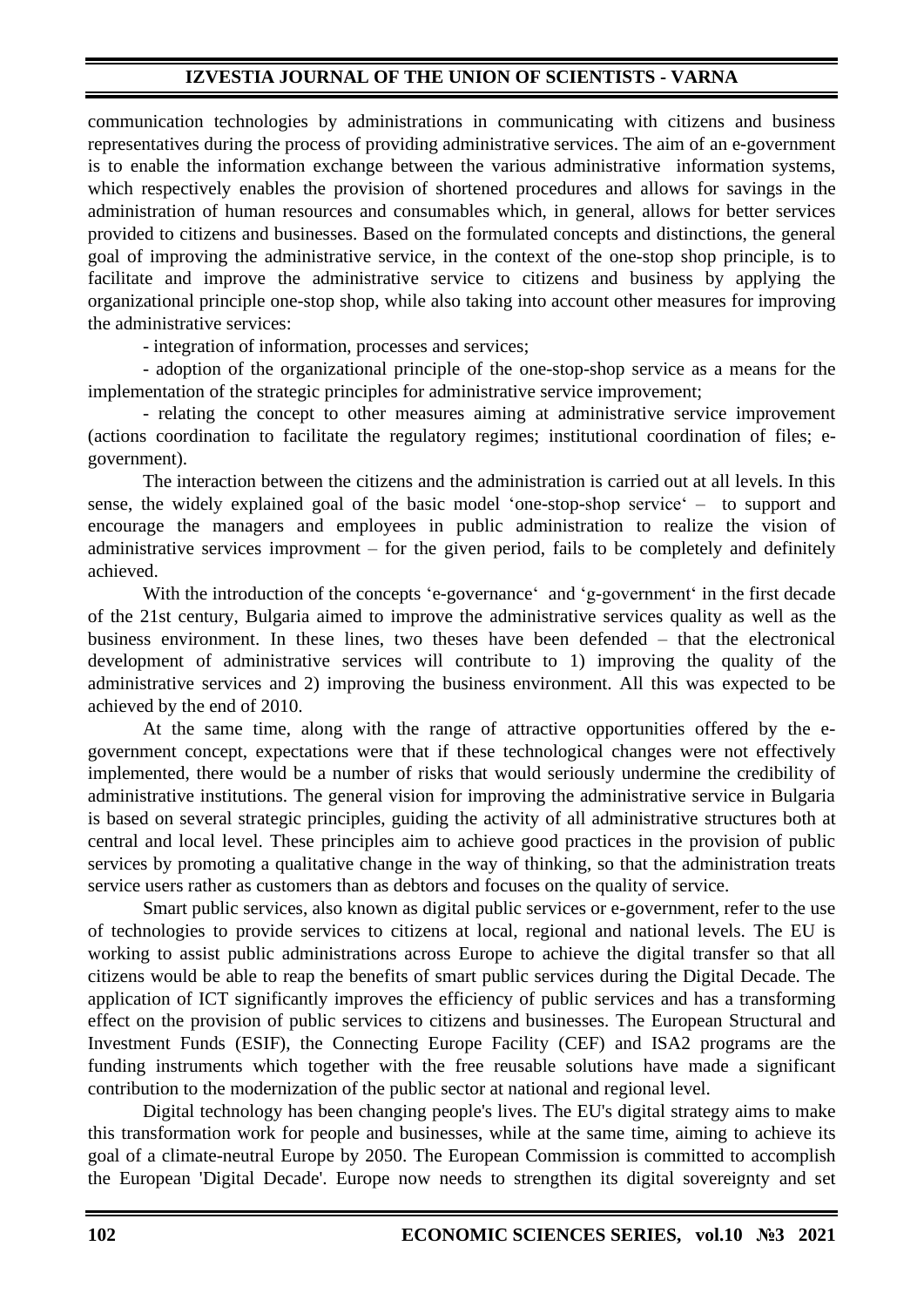### **ИЗВЕСТИЯ НА СЪЮЗА НА УЧЕНИТЕ – ВАРНА**

standards instead of following those of others - with a clear focus on data, technology and infrastructure.

Starting at the third decade of the century, the EU's digital strategy aims, by the year of 2050, to have made the administrative transformation effective for people and businesses across Europe. This EU digital compass evolves around four main points: skills, infrastructure, government, and business.

In view of the coronavirus crisis, the European Commission's digital single market strategy is becoming increasingly important as digital tools are used for:

- monitoring the virus spread;

- research and development of methods for diagnosis, treatment and vaccination;

- ensuring that Europeans can stay connected and safe online.

The Digital Response to the COVID-19 collection aims to adequately react to the urgency of COVID-19 by facilitating the access for citizens, businesses and public administrations to a variety of resources. These include those related to the real-time updates on the state and the development of the pandemic, such as websites or platforms that collect information about COVID-19. Not only does sharing existing solutions and new initiatives help the population of Europe and beyond to stay informed, but it also encourages solidarity between citizens and organizations in order to overcome the multiple challenges posed by COVID-19 and to promote the corresponding mitigation measures. Solutions related to the provision of free and open tools to facilitate remote work and continuity of school education are still being added on a regular basis. The same goes for the digital initiatives supporting medical research, as well as the production of medical services equipment (such as an open source 3D model of facial shields, hand sanitizers or even ventilation systems).

European countries encourage the digitalisation of their public administrations. They take advantage of the benefits provided through digital technologies to modernize their activities at all levels. Digital public administrations are needed today to ensure fast and high quality services for businesses and citizens in Europe. This leads to the increased funding for programmes and initiatives aiming at modernizing public administrations through a coordinated approach that promotes consumer focus and cross-border interoperability.

The modernization of the public administration reforms is carried out at national, regional and local level. The adoption of digital strategies for modernizing administrations across Europe is related to the design and implementation of the necessary e-government strategies, roadmaps or action plans to modernize public administrations at different levels in order to meet the evolving societal needs and technological trends.

At the end of the first and the beginning of the second decade of the century, most of the adopted digital government strategies and action plans, which need a supportive legislative framework, have been implemented. Therefore, the adoption of new laws or the amendment of the existing ones is the second phase of the state policy digital cycle of the Мember States. Over the last 10 years, all European public administrations have passed laws on the provision of digital public services, the deployment of digital infrastructures (such as eID, or eDelivery) and the digitalisation of their public procurement practices, among others. Although each European public administration has its own pace of reform, stemming from the differences in the public administration composition and history, several common major trends in the implementation of the e-government can be identified. These include the formation of new public sector bodies, responsible for the e-government policy coordination, monitoring, implementation and maintenance, as well as the deployment of e-government infrastructure, the digital public service delivery through e-government portals, the publication of open data, and the investment in digital skills.

Over the last 10 years, the public administrations across Europe have undergone significant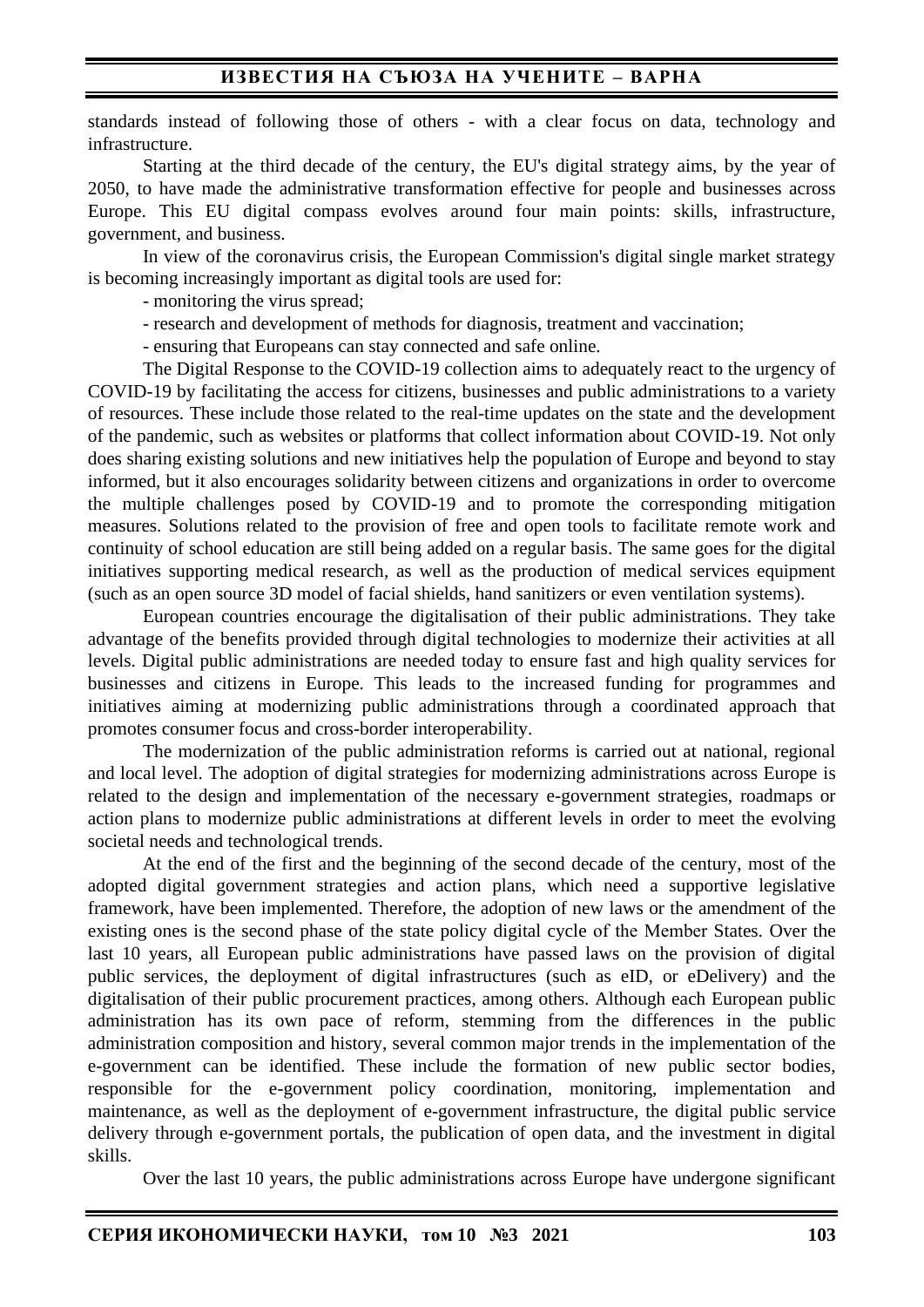reforms in the field of e-government and interoperability. As shown by the results of the latest egovernment benchmarking report, which monitors the development of the e-governments across Europe on the basis of specific indicators, countries are grouped into four main top-level benchmarks. The results show that 18 EU countries (Austria, Belgium, Denmark, Estonia, Finland, France, Iceland, Italy, Latvia, Lithuania, Luxembourg, Malta, the Netherlands, Norway, Portugal, Slovenia, Spain, Sweden) provide high quality digital services of over 70%, with Estonia and Malta reaching almost 100%. Hungary, Slovakia and Germany have developed their e-government in the range of 60-70%, while Bulgaria, Greece, Poland and Croatia have a level of implementation of 50- 60%. (eGovernment Benchmark, 2020) The fact that we are followed by countries like Romania, Serbia, Macedonia and others is hardly reassuring.

Today, European public administrations are adopting new technology strategies, with a total of seven European countries (Switzerland, Sweden, Poland, Italy, Ireland, Germany and Estonia) citing the adoption of an e-government strategy as one of their main achievements in the last 10 years. In the period 2008-2018, various European countries adopted action plans or roadmaps to digitize their public services and promote the interoperability and overall functioning of their public administrations. The first e-government action plan of the European Commission was issued in 2006 (SEC (2006) 511). The e-Government Action Plan 2016-2020 offers an ambitious vision for open, efficient and inclusive public administrations and public institutions in the European Union, providing borderless, personalized, easy to use, end-to-end digital public services for all the EU citizens and businesses. To pursue these goals, the e-Government Action Plan sets out three policy priorities:

- modernization of public administrations using key digital tools (e.g. technical building blocks such as CEF DSI, eID, eSignature, eDelivery, etc.);

- enabling the mobility of citizens and businesses through cross-border interoperability;

- facilitation of digital interaction between administrations and citizens / businesses for high quality public services.

Another area in which the European administrations are making very significant efforts is the provision of improved e-Government services for citizens and businesses. According to the study conducted by Wavestone Luxembourg S.A. for the European Commission (Directorate-General for Informatics, 2019), laws have been adopted / amended to digitize public administrations in a total of 21 Member States.

Cybersecurity and digital trust are another priority of legal initiatives in the digital domain across Europe. This is due to the Network and Information Systems Security Directive (NIS) 85, which provides legal measures to increase the overall level of cybersecurity in Europe.

### **2. Priorities 2019 - 2024**

The actions already taken by the European Commission include:

- ensuring that European platforms can work together and interact with each other;

- financing large-scale projects for electronic participation;

- encouraging public services, businesses and citizens to share solutions through the Joinup platform.

Originally created to bring together different communities (OSOR, SEMIC and ePractice), the Joinup platform has been around for more than 10 years and is still up to date, while currently in process of being visually updated. Joinup will be the platform - showcase for solutions that can be proposed by the Commission and the Member States, as well as by private companies that work with open source. That is why Joinup is expected to play a major role in the European Commission's Digital Europe Program (DIGITAL). This means that the European digital public services are turning into reality. As a facilitator of the public services, the Commission seeks to turn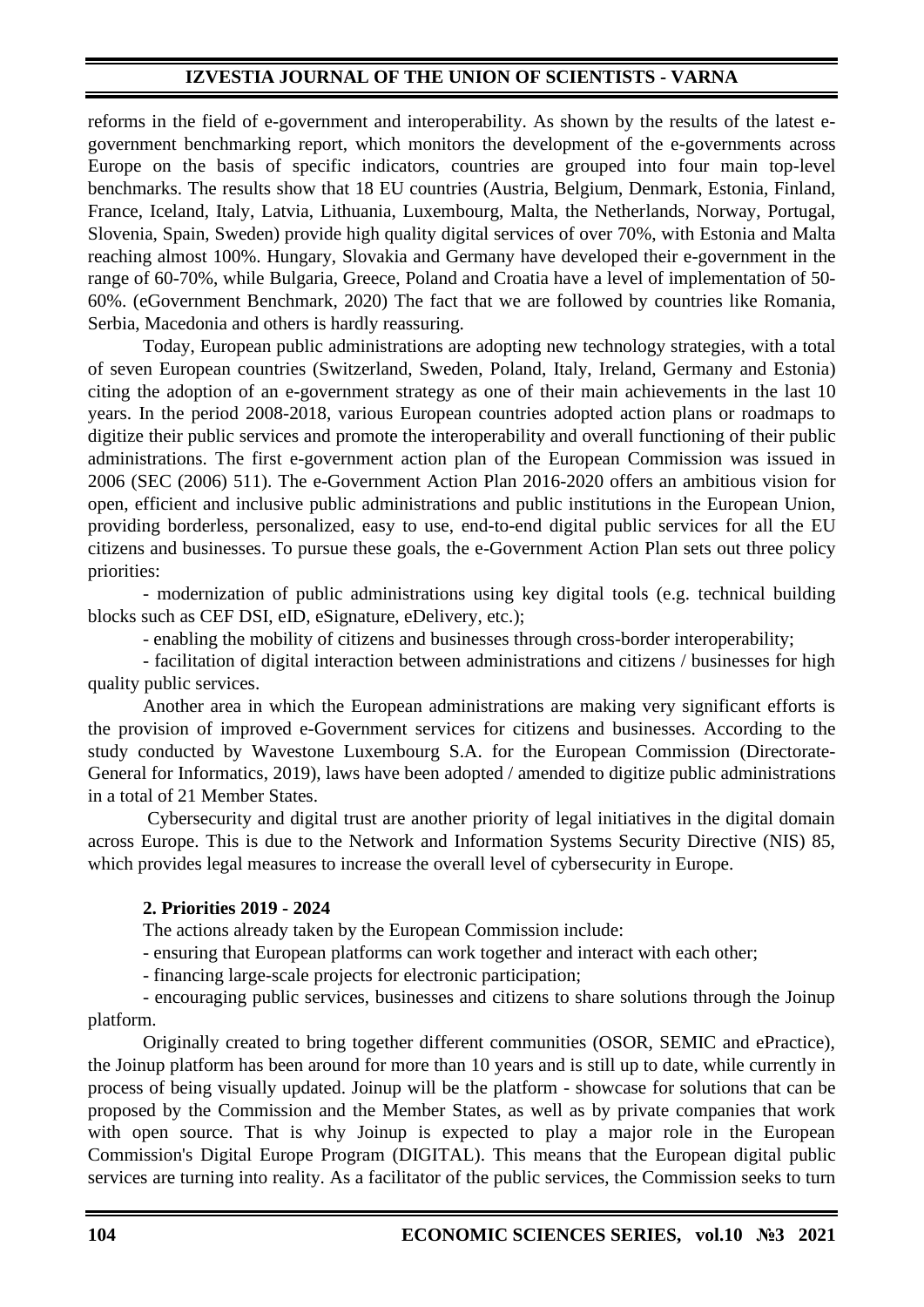## **ИЗВЕСТИЯ НА СЪЮЗА НА УЧЕНИТЕ – ВАРНА**

Joinup into a one-stop shop for the European digital public services, where we can have solutions that meet the requirements of the digital policy makers, helping them to implement, facilitate and maintain the digital public services. In this sense, the platform will assist and support the Member States in the digital public services deployment, with the idea of becoming a one-stop shop for the European digital public services.

The Commission's main priorities for 2019-2024, set in July 2019, Europe, include the Excellence and Trust in Artificial Intelligence (2019). It can bring many benefits, such as a better healthcare, safer and cleaner transport, more efficient production and cheaper and more sustainable energy. The EU's approach to AI will provide people with the confidence to embrace these technologies, while encouraging businesses to develop them, and become able to find solutions to many of the society's problems. This can only be achieved if the technology is of high quality and has been developed and employed in ways that gain people's trust. Therefore, the EU's strategic framework, based on EU values, will provide the citizens with the confidence to make AI-based decisions, while encouraging businesses to develop and implement them. That is why the European Commission is proposing a set of actions to enhance AI excellence along with rules to ensure that the technology reliability. The Regulation of the European approach to artificial intelligence and the updating of the Coordinated Plan for AI are expected to ensure the safety and the fundamental rights of people and businesses, while at the same time boosting the investment and innovations in EU countries.

The European Data Strategy aims to make the EU a leader in a data-driven society. The creation of a single data market will allow them to flow freely within the EU and between sectors for the benefit of business, researchers and public administrations (European Data Strategy, 2019).

European Digital Identity is a widely used way to identify or validate certain personal attributes in order to access public and private digital services across the EU (European Digital Identity, 2019). The European digital identity can be used for any number of cases of public services, such as requesting birth certificates, medical certificates, reporting a change of address, filing tax returns, etc.

At the end of 2020, the European Commission and the High Representative of the Union for Foreign Affairs and Security Policy also presented a new EU strategy for cybersecurity (Shaping Europe's Digital Future, 2020), which covers the security of basic services such as hospitals, energy networks and railways. The strategy focuses on building collective capabilities to respond to major cyber attacks as well as working with partners around the world to ensure international security and stability in cyberspace. It outlines how a joint cybernetics unit can provide the most possibly effective response to cyber threats, using the collective resources and expertise available to the EU and Member States.

Eventually, all priorities also require additional digital skills in the workplace, especially with regard to civil servants performing public procurement. The European Commission is committed to tackling digital skills shortages and promoting projects and strategies to improve digital skills in Europe, which is one of the ten priorities of the EU's Digital Strategy.

#### **3. Digital public administration in Bulgaria**

The digital transformation of the public administrations is a way to provide faster, cheaper and better services. E-government can improve the service efficiency and increase the usability and accessibility. It also helps promote ethical practices and reduces the risks of corruption. Egovernment has a strong inter-agency aspect, as it requires a complete simplification of the various administrative service processes in order to meet the citizens' requirements. The implementation of a stable e-governance is considered the basis for the development of a e-government.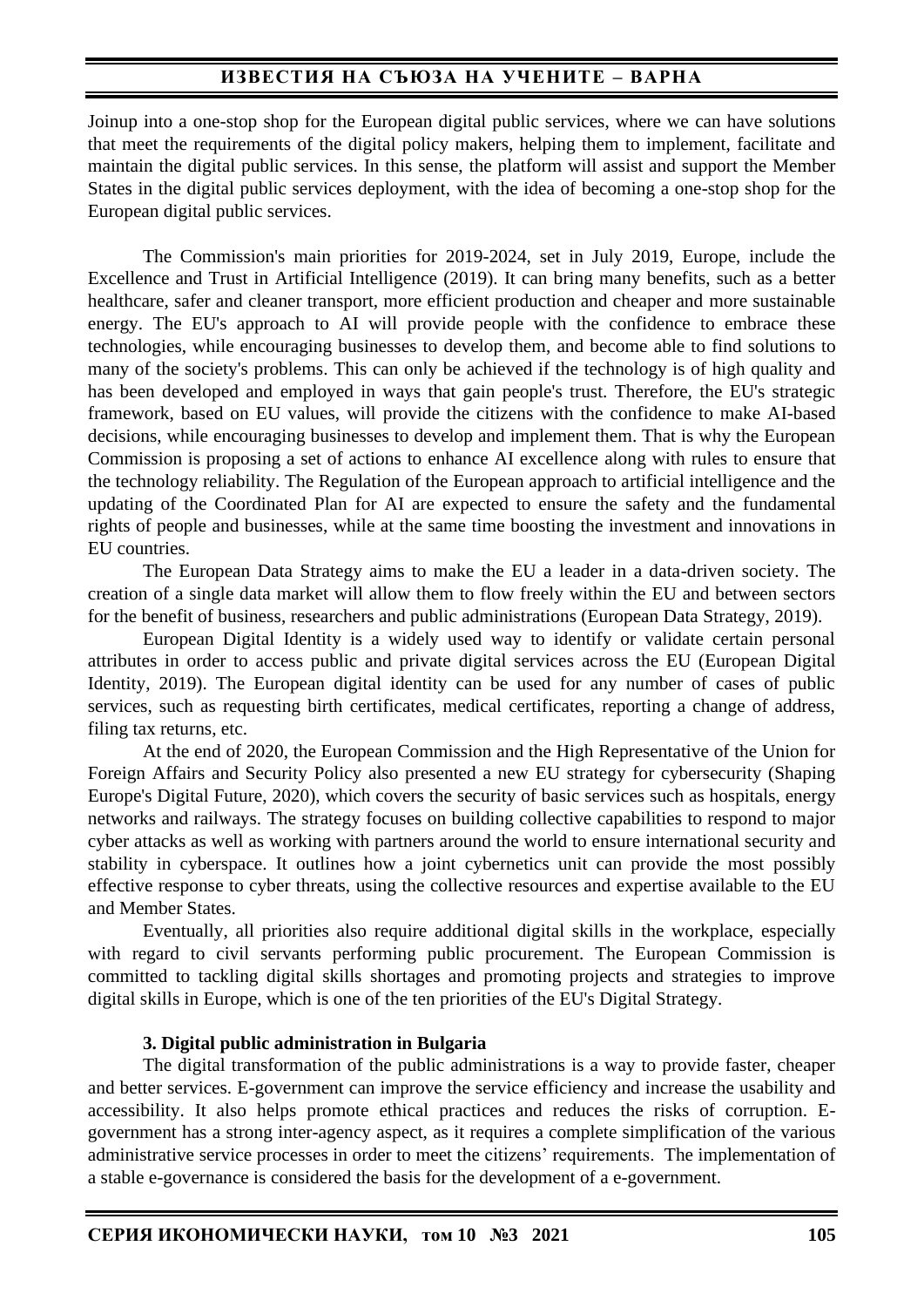The results of the previous studies on the regional administrations in Bulgaria lead to the conclusion that the administrative services are not understood as a process accomplished by an adequately organized administration providing interoperability of public administrations, businesses and citizens, but rather as a straightforward service provision process regardless of its cost. (Yamukova, 2011).

Today, two decades later, the state and the business are once again facing the task of building the foundations of a new type of administrative service – the e-government – within a global information space. Its main value is the conviction on the behalf of the citizens and the business representatives that they can receive fast administrative services of high quality. On the one hand, the business certification services, the e-government and the e-health care ensure the availability and the continuity of public services. On the other hand, and reliable security systems protect our online identity and ensure that the privacy of our activities.

The identified problems are still due to:

- the lack of understanding of the main goals and the essence of the organizational principle 'one-stop shop';

- the incomplete provision of informational and technological inter-administrative and intraadministrative functional connections.

- the lack of interconnected arrays of information;

- incoherent conceptual apparatus in the organization of the administrative service;

- insufficient administrative work capacity in the field of administrative services.

The amendment of the Electronic Document and Electronic Certification Services Act in Bulgaria aims to reduce the administrative burden for citizens and businesses, and to limit the use of paper documents which serve to certify data and information available in the administrative registers, as well as to oblige the administrations to exchange all the necessary data and information electronically.

The architecture of the e-governance is an integral part of the e-government policy implementation, defined in the Strategy for Development of E-governance in the Republic of Bulgaria and the Law for E-government. The updated Strategy for Development of E-Government in the Republic of Bulgaria 2019 - 2025 guarantees the application of the current European egovernance principles, introduced at national level, builds on the achieved goals after 2018, and covers the development of the following four main areas of communication and services:

- 'Administration – Citizens' – includes modern Internet and Intranet WEB-based solutions, combined with traditional means of providing wide access, leading to qualitative changes in the communication conditions and provision of services to citizens;

- 'Administration – Business' – includes modern solutions that optimize the processes and the business relations between the administration and the various economic entities;

- 'Administration – Administration' – includes the development of information technologies on a national and international level with a view to effective interaction between the various administrative structures;

- 'Internal efficiency and effectiveness' – includes the organization and optimization of business processes, the relationship 'Administration – Employees' and the communication between the various administrative structures.

At the end of 2019, the Council of Ministers adopted the National Program – Digital Bulgaria 2025 and the Roadmap for its implementation. Digital Bulgaria 2025 aims to modernize and promote the implementation of smart IT solutions in all the areas of economy and social life, defining the goals, measures and activities related to the development and the widespread use of ICT, together with the involvement of the various institutions in the implementation of their sectoral policies. The Roadmap for implementation of the Strategy for Development of the E-government in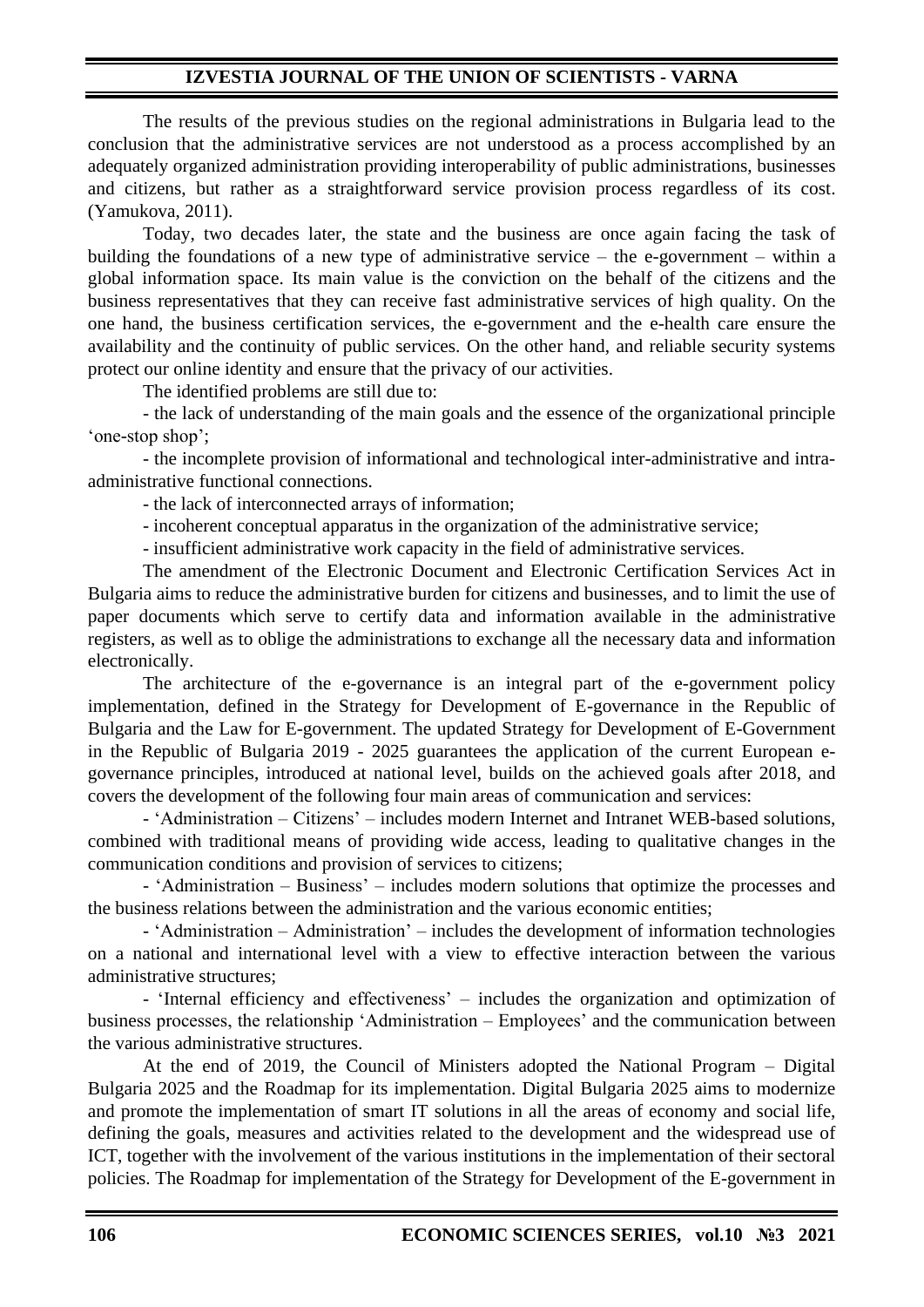the Republic of Bulgaria for the period 2019 - 2023 has also been updated, which is expected to contribute to the final achievement of efficient and effective e-government in our country.

All the innovations mentioned so far can be improved. Our experience shows that in order to achieve real results as quickly as possible, it would be most appropriate to focus on four specific areas – the four levers of change:

- (Basic) processes;

- Human Resources;
- Technologies (information technology management);
- Business management.

The one-stop-shop service model is a basic one and, accordingly, there is no universal system for improving the public administrative services provided through it. However, the entire content of the model cannot be expected to be valid for all kind of organizations. There is an indisputable need to develop a generally applicable system / model for service improvement, through the application of new process management and communication technologies within the organization of the one-stop shop system.

To outline the Europe's digital future, the European Commission is committed to finding a solution to the problems related to the digital skills shortages and promoting projects and strategies to improve digital skills in Europe. Digital skills are a crucial driver of the EU's competitiveness and innovation capacity. They are also a key factor for the social cohesion and the personal wellbeing. The current digital and green transformations are leading to a rapid economic restructuring, which requires people to be committed to a lifelong learning. In addition, these transitions require the Member States to reach their full potential for skills and innovation. This includes reforms to improve the quality of the educational and training systems.

The European Commission supports the EU Member States by providing expertise and good practices exchange in the field of digital skills, education and training. Some examples of such a support include:

- improving the systems for raising the qualification and retraining for adults;

- promoting digital education and skills;
- improving higher education, research and innovation;

- improving vocational education and training.

The European Platform for Digital Skills in the Workplace is a new initiative launched under the Connecting Europe Facility Program which offers information and resources on digital skills as well as training and funding opportunities. The Digital Skills and Jobs Platform (DSJP) provides a wide range of high-quality information, resources and opportunities related to digital skills and jobs at all levels, from the very basic to the advanced ones. (DSJP, 2020).

The implementation of the Digital Skills and Jobs Platform (DSJP) in Bulgaria will offer:

- Insights into the European and the national initiatives and actions in the field of digital skills and jobs;

- Opportunities for training and support for career development;

- Good practices, expert advice, resources and tools;

- Data based on research facts and figures;
- Funding opportunities and financial instruments;
- Thriving interactive public spaces;
- News, opinions and events.

The creation of the Digital Skills and Jobs Platform (DSJP), as one of the initiatives launched under the Connecting Europe Facility Program, is additionally expected to contribute to the development of another program – the Digital Europe Program. The Digital Europe Program (DIGITAL) is a new EU funding program focused on delivering digital technologies to businesses,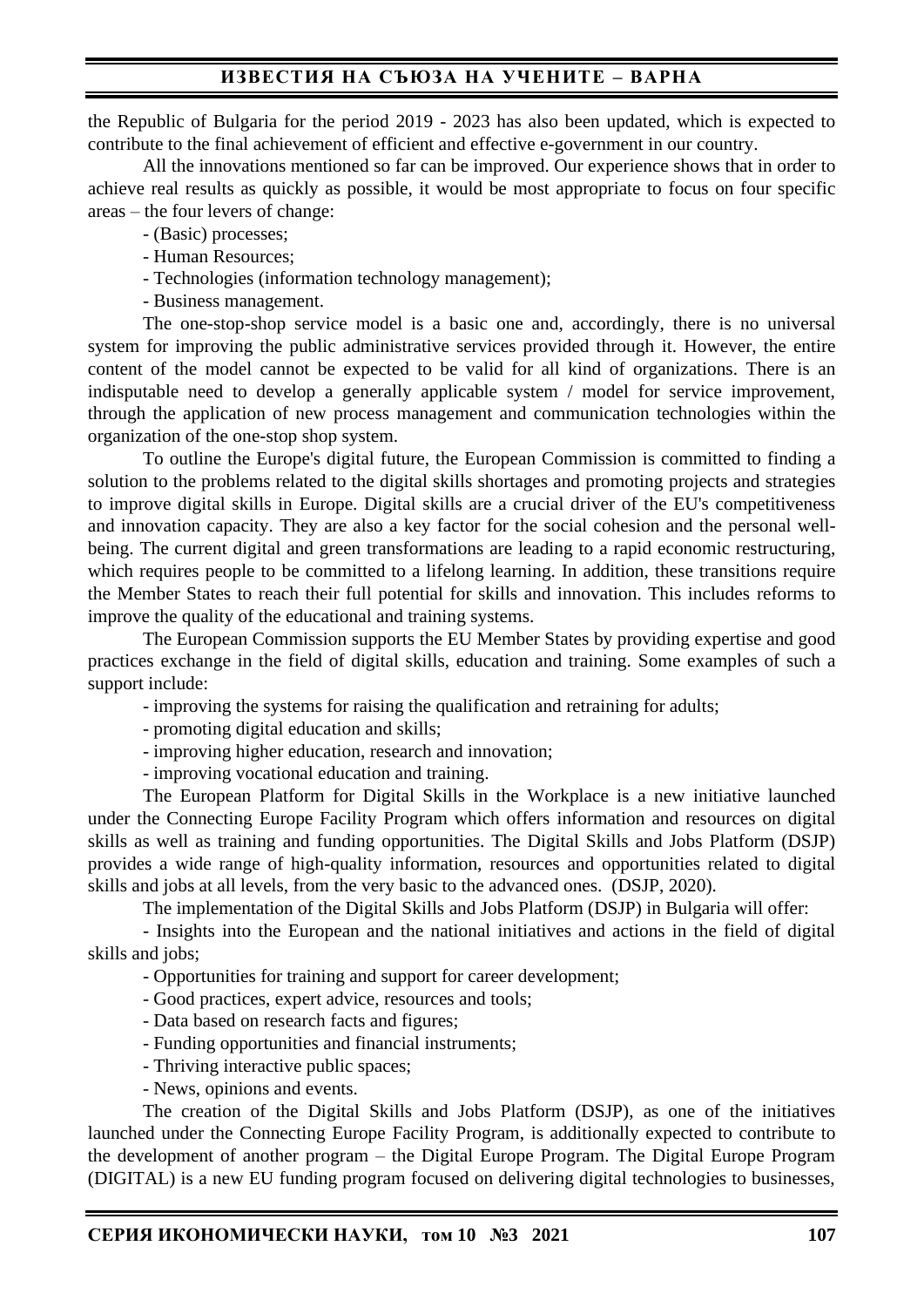citizens and public administrations, which seeks to make Europe more competitive in the global digital economy by building digital capacity and ensuring the widespread use of digital technologies throughout the EU. As part of the new Multiannual Financial Framework 2021-2027, the new Digital Europe funding program, proposed by the European Commission, aims to build the EU's strategic digital capacity and promote the widespread deployment of the new technologies to be used by the EU citizens and businesses. With a total budget of  $\epsilon$  9.2 billion, Digital Europe is expected to define and strengthen the digital transformation of the European society and economy (Digital Public Administration Factsheets - European Union, 2020). The program will focus on investing in and promoting the use of new technologies in Europe, such as supercomputers, artificial intelligence, the Internet of Things, blockchain, etc. It will also increase the investments in cybersecurity and advanced digital skills to improve Europe's competitiveness in the global digital economy and to increase its technological autonomy.

The Commission also plans to invest nearly  $\epsilon$  2 billion in delivering digital excellence to businesses, citizens and public administrations by adopting three work programs for the implementation of the Digital Europe program. This first set of work programs includes strategic investments that will be essential to achieving the Commission's objectives for the accomplishment of this European Digital Decade.

#### **Conclusion**

In view of the Coronavirus crisis, the digital single market strategy in the European public administration, based on the implementation of the digital governance solutions in support of political and administrative processes, is becoming increasingly important. Whether the mistakes of the first decade will be repeated in the third one – the Digital Decade (Digital), or whether the Digital Economy and Society Index (DESI) will be improved through the introduction of the EUwide Joinup Platform - remains to be seen.

A strong digital economy, driven by Europeans with digital skills, is vital for the innovation, the growth, the jobs and the European competitiveness. Calls for participation are already open to companies, organizations and public administrations from the EU Member States, as well as organizations from other countries associated with the Digital Europe program. These grants should be directed to investments in the infrastructure, artificial intelligence (AI), quantum communication infrastructure, improving people's digital skills, projects that promote safer internet, combating child sexual abuse and misinformation by the end of the year 2022.

There is a necessity for a real interoperability coordination  $-$  a responsibility of the Bulgarian State Agency for Electronic Government – with an emphasis on the coordination and activities sharing between the database registers which are kept both at central and decentralized level.

It is also crucial not to underestimate the opportunities provided by the Institute of Public Administration, which has acquired the status of an executive agency at the Council of Ministers and which is the leading institution for training civil servants in the field of e-governance, information and communication technologies, and cybersecurity.

#### **References**

- **1.** Zakon za elektronniya dokument i elektronnite udostoweritelni uslugi (zagl. izm. DV, br. 85 ot 2017 g.), V sila ot 06.10.2001 g., Obn. DV. br.34 от 06.04.2001 g., posl. izm. DV. br.58 ot 23.07.2019 g.
- 2. Aktualizirana strategiq za razvitie na elektronnoto upravlenie v Republika Bulgariya 2019 2025 g. (https://www.strategy.bg/PublicConsultations/View.aspx?lang=bg-BG&Id=5939)
- 3. Zakon za elektronnoto upravlenie, V sila ot 13.06.2008 g., Obn. DV. br.46 ot 12.06.2007 g.,